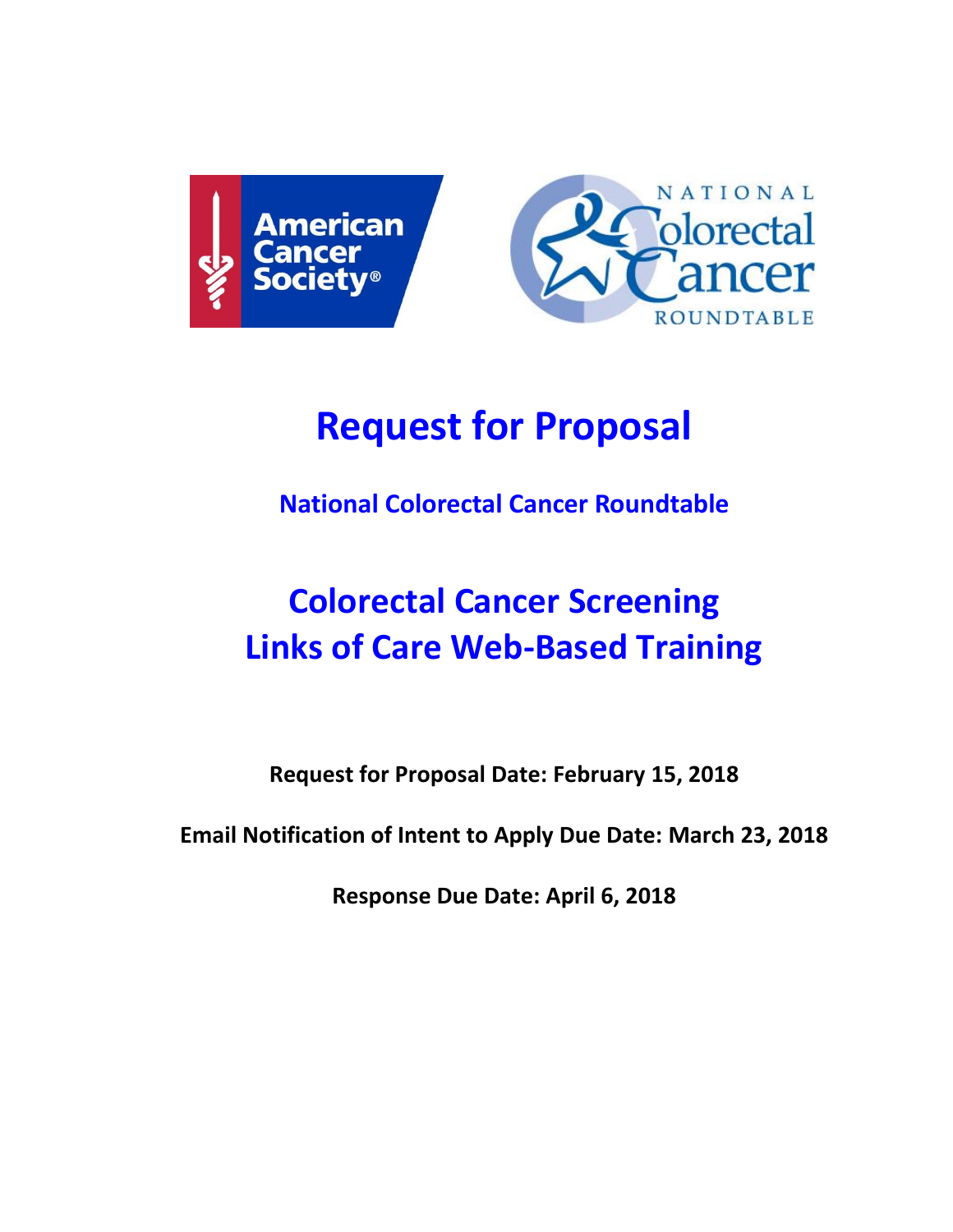# **Table of Contents**

| 1.0 |  |
|-----|--|
| 1.1 |  |
| 2.0 |  |
| 2.1 |  |
| 3.0 |  |
| 4.0 |  |
| 4.1 |  |
| 4.2 |  |
| 4.3 |  |
| 4.4 |  |
| 4.5 |  |
| 4.6 |  |
| 5.0 |  |
| 5.1 |  |
| 5.2 |  |
| 5.3 |  |
| 5.4 |  |
| 5.5 |  |

### <span id="page-1-0"></span>**1.0 American Cancer Society Overview**

The American Cancer Society (ACS) is the nationwide community-based voluntary health organization dedicated to eliminating cancer as a major health problem by preventing cancer, saving lives, and diminishing suffering from the disease. With more than two million staff and volunteers nationwide and 90 years of experience, the Society is one of the oldest and largest voluntary health agencies in the world.

Only the ACS fights all cancers on all fronts: research, education, advocacy, and patient services. And only the ACS has the organizational breadth, the grassroots volunteer capacity, and the wealth of public health experience necessary to dramatically improve the lives of millions of Americans facing cancer.

Cancer prevention is central to the mission and goals of ACS. As a community-based public health organization with local as well as national reach, ACS is uniquely positioned to address the goal of increasing cancer screening through numerous existing volunteer networks and partnerships. Its organizational structure enables staff and volunteers to disseminate, implement, and evaluate evidencebased strategies at the national, state and local levels.

#### 1.1 National Colorectal Cancer Roundtable Overview

The National Colorectal Cancer Roundtable (NCCRT), established by the ACS and the Centers for Disease Control and Prevention (CDC) in 1997, is a national coalition of more than 100 membership organizations, including public organizations, private organizations, voluntary organizations, and invited individuals, dedicated to reducing the incidence of and mortality from colorectal cancer (CRC) in the U.S., through coordinated leadership, strategic planning, and advocacy.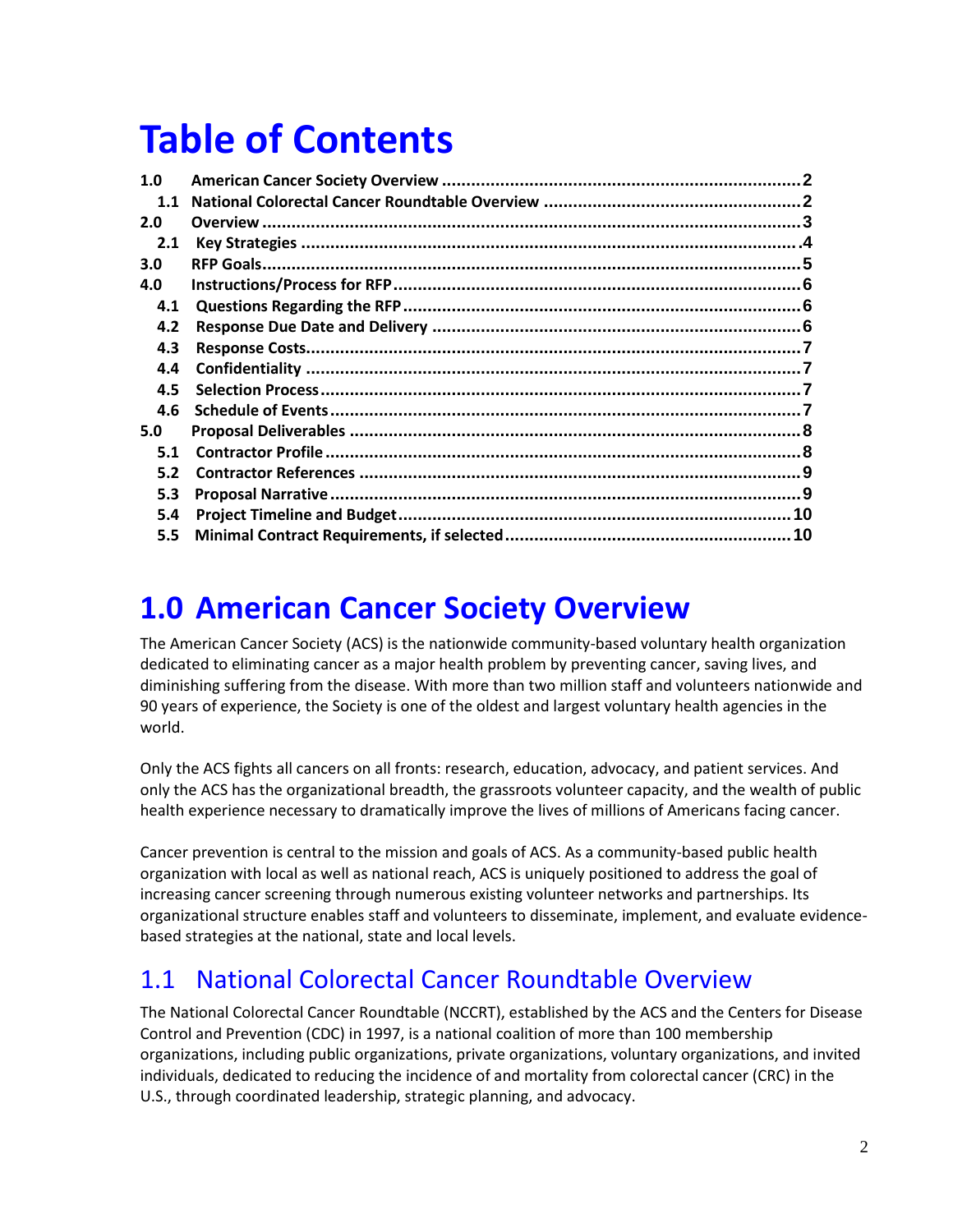Colorectal cancer is the second most commonly diagnosed cancer and the second most common cause of cancer-related death in the United States when men and women are combined. In 2018, an estimated 140,250 new cases of CRC will be diagnosed and an estimated 50,630 deaths will occur due to CRC.

The real tragedy is that many CRC cases and deaths could be prevented if more people were offered and took advantage of CRC screening. CRC screening not only detects cancer early, it also prevents the cancer through the detection and removal of precancerous polyps. For those at average risk, it is important that screening begin at age 50 using one of the evidence-based screening tests available (e.g., fecal occult blood testing, sigmoidoscopy, or colonoscopy). Despite the availability of these life-saving screening tests, about one in three adults between 50 and 75 years old – about 23 million people – are not getting screened as recommended. Compounding this problem is that the disparities in cancer incidence and mortality rates experienced by underserved populations are also evident in rates of screening for CRC.

The ultimate goal of NCCRT is to increase the use of recommended CRC screening tests among the entire population for whom screening is appropriate. As part of this mission, the NCCRT has launched a goal, which aims to engage partners and the public in reaching an 80% CRC screening rate. Over 1600 organizations – including health plans, medical professional societies, academic centers, survivor groups, government agencies, cancer coalitions, cancer centers, and many others – have signed a pledge to make this goal a priority. Learn more about NCCRT and the 80% by 2018 initiative a[t http://nccrt.org.](http://nccrt.org/) A key part of this goal for the NCCRT is to increase screening rates for the economically disadvantaged and for whom screening rates lag behind those of the general population.

## **2.0 Overview**

The NCCRT launched a pilot in 2014, called *Links of Care*, in which we sought to strengthen the relationships between community health centers and the medical neighborhood in the delivery of CRC screening and follow up care. The NCCRT is now planning to develop a web-based training to share best practices and lessons learned from the NCCRT's three Links of Care pilots. Our goal is to provide additional local communities with the tools needed to promote collaboration between health centers and specialty providers to improve the delivery of CRC screening and secure follow up care for patients in need.

As background, community health centers are uniquely positioned to address disparities in CRC screening, given that community health centers serve as the primary medical home for nearly 26 million people in more than 10,400 service delivery sites in medically underserved communities. Community health centers are motivated to promote CRC screening through the patients they serve because they are required to track and report on their CRC screening rates by the Health Resources and Service Administration (HRSA).

However, many community health centers have relayed that they are reluctant to offer CRC screening to their patients, if they cannot assure that their patients, particularly the uninsured and Medicaid patients, have access to the full continuum of care following screening. To address this challenge, in 2014 the ACS and the NCCRT launched the Links of Care pilot project to strengthen relationships between community health centers and specialty care providers and ensure that patients can not only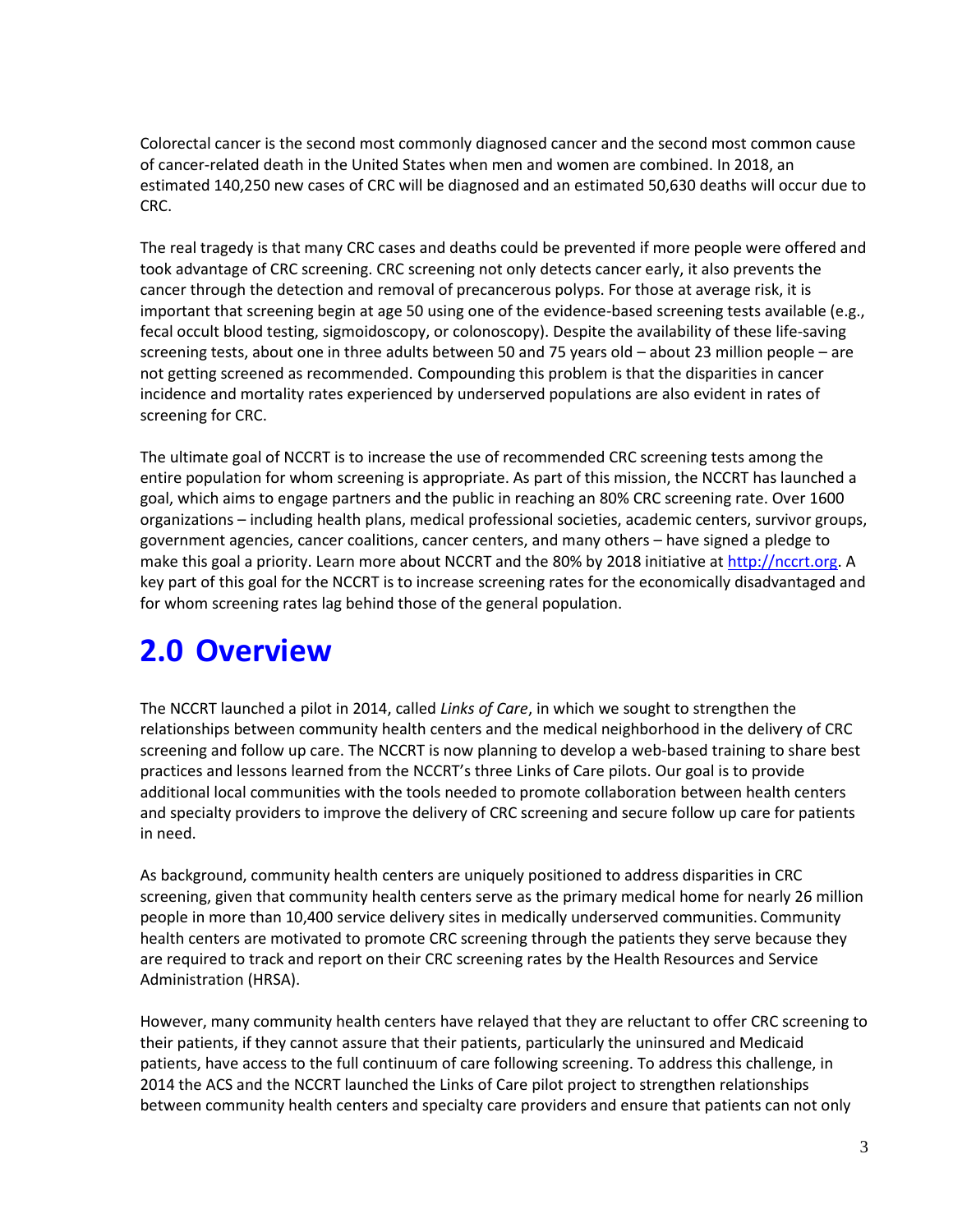access screening, but also the full continuum of follow up care. The pilot was launched in three communities (St. Paul, MN, New Haven, CT and Lowcountry, SC) and strives to develop care linkages between non-profit health centers and individual hospitals and specialty clinics in the delivery of CRC screening, based on a "fair share" model.

This effort, endorsed by then-US Assistant Secretary for Health Dr. Howard Koh, the National Association of Community Health Centers (NACHC) and the American College of Gastroenterology (ACG), aimed to develop partnerships to provide greater access to CRC screening, needed follow-up and treatment for uninsured, under-insured and uninsurable patients through two main strategies:

*Strategy 1:* Help support the development of a medical neighborhood around the community health center pilot sites by securing limited, donated services from hospitals, privately-owned endoscopy and surgical services providers.

*Strategy 2:* Focus internally within the community health center to strengthen office policies, procedures and protocols to ensure every age and risk eligible patient receives a screening recommendation, is offered a test and is navigated through screening and diagnostic processes.

The pilots received support through a combination of funding, technical assistance, select support from model programs experts and regular support from ACS health systems staff. The Links of Care pilots all saw CRC screening rates increase (from 43.7% to 54.9% in CT; from 26% to 55% in SC; from 15.5% to 62% in MN), improved fecal occult blood test return rates, high rates of adherence with colonoscopy appointments and improved relationships with local gastroenterologists and hospitals. Two of the three pilots had strong success with securing donated care, securing additional funding and expanding the pilots. Significantly, several cancers were detected through the program, and many more were prevented through screening. Results from the three pilots were recently summarized in NCCRT's July [2017 Links Of Care Update webinar.](http://nccrt.org/resource/links-care-update-july-27-2017/)

NCCRT now intends to expand this progress by developing an interactive online training to allow additional communities to replicate this innovative and creative solution to address access issues around CRC screening. To guide the work, NCCRT has convened a new Links of Care Web-Based Training Advisory Group (Advisory Group) comprised of ACS staff that support the three Links of Care pilots; NCCRT member representatives of NCCRT's Community Health Center Task Group; leading primary care and gastroenterology physicians; leaders representing NACHC, Operation Access (a donated care delivery program), and major gastroenterological medical professional societies; and an ACS evaluator who is currently evaluating the pilots and leading the development of a series of manuscripts to share the results. Advisory Group members have considerable expertise in the field, and will be instrumental in supporting the development of the training by offering their feedback and expertise.

#### 2.1 Key Strategies

A wealth of materials and lessons learned exist from the three pilot projects. The purpose of this RFP is to commission development of a web-based training, based on those materials and with guidance from the Advisory Group, to help guide the process for communities looking to replicate similar initiatives. Strategic goals for the training include: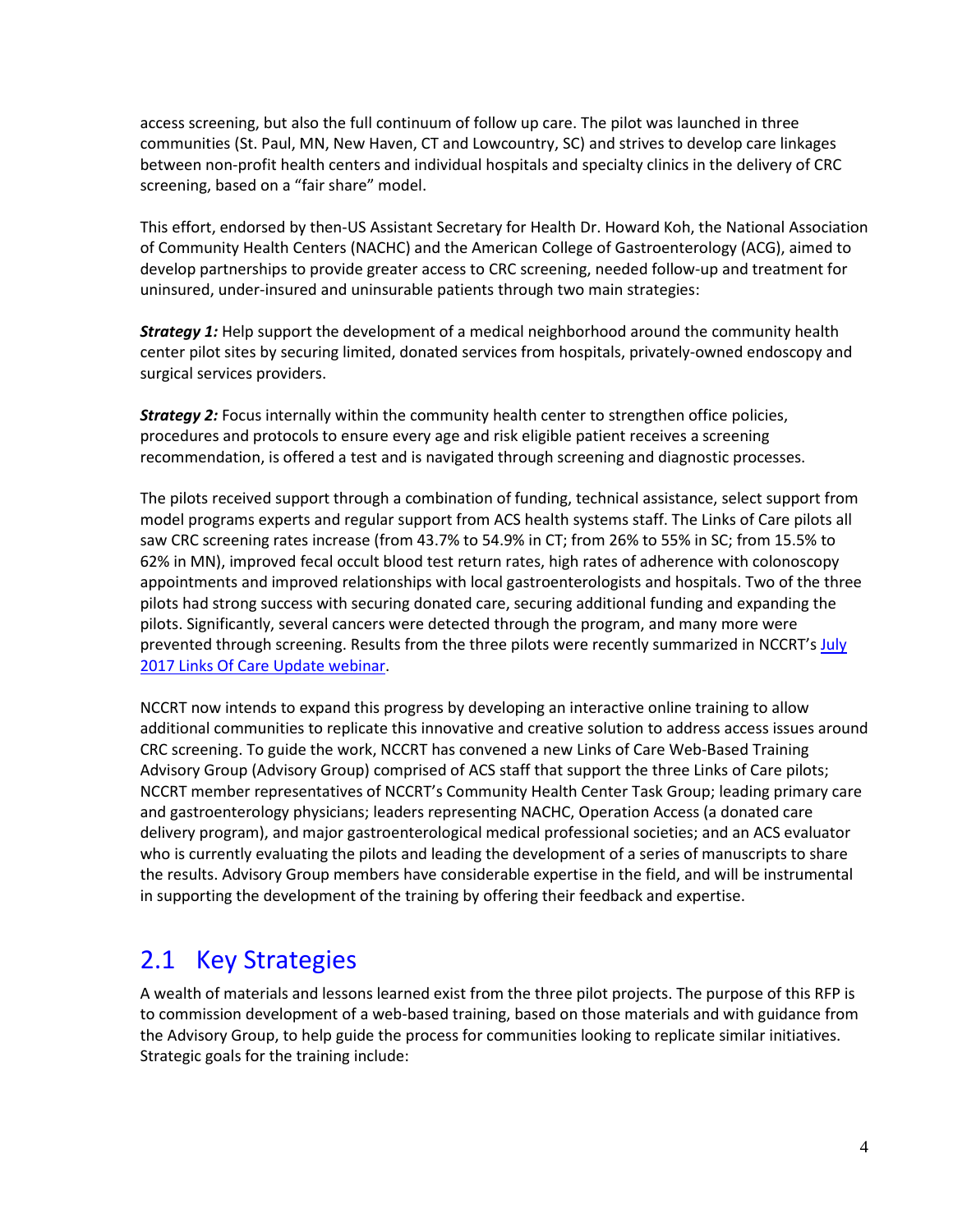**Primary goal:** Enable communities to increase timely access to specialists after a positive CRC screening result for their community health center uninsured and underinsured patients.

#### **Secondary goals:**

- Provide tools and guidance on how to conduct quality improvement to improve clinic processes and workflows to increase CRC screening rates within community health centers.
- Provide tools and guidance on how to build and strengthen relationships with the surrounding medical neighborhood to secure screening and follow up care for low income individuals.

The NCCRT would like to retain a contractor to develop the web-based training to address the needs of community health centers, ACS staff and partners who are looking to replicate Links of Care and will cover three stages of project implementation: pre-planning and readiness assessment, program launch, and implementation.

The primary audience for this training is community health center staff (e.g. clinic managers, medical directors, and staff working in quality improvement and care coordination), but the training should also be applicable to public health staff that serve in supportive roles to community health centers (such as ACS staff, primary care association staff, quality improvement organization staff) and the partners that represent other key elements of the medical neighborhood, including staff at facilities that offer colonoscopies and diagnostic services (gastroenterology practices and hospitals) and other community partners invested in increasing colorectal cancer screening, such as state and local cancer coalitions.

With regard to format, we are seeking suggestions on whether the content would be best conveyed as an interactive website, as a web-based curriculum, or a hybrid of the two. Some of the content is skillsbased training and would lend itself to a curriculum module format, but we want to make the content easily accessible to users that wish to access what they need without making a substantial time commitment. Regardless of the format proposed, we wish to host the training on NCCRT's website, [www.nccrt.org,](http://www.nccrt.org/) as a subsite (e.g. www. linksofcare.nccrt.org) to align with the look and feel of our master site.

The work will be conducted over two phases. The first phase encompasses: conducting a comprehensive review of the structure, work and results of the three Links of Care pilots; reviewing existing relevant tools and resources developed by and for the pilots, such as the initial RFP, case study descriptions, timelines, workflows, agendas, survey instruments, progress reports, etc.; compiling or creating new materials to address gaps, as needed; collaborating with NCCRT and the Advisory Group to identify the specific tools, best practices, and lessons learned which will inform the training's scope and content; and drafting a table of contents and outline of web-based content and trainings, covering the three project stages. The content should facilitate the adult learning experience, with interactive elements such as practical templates, assessment tools, sample work flows, video interviews with experts, scenario-based learning exercises, and interactive features, such as quizzes and polls. The module content will need to align with and build on the existing NCCRT guide for community health centers: Steps For Increasing [Colorectal Cancer Screening Rates: A Manual For Community Health Centers](http://nccrt.org/resource/steps-increasing-colorectal-cancer-screening-rates-manual-community-health-centers-2/)*.*

During the second phase, the contractor will incorporate NCCRT and Advisory Group feedback to develop and finalize the web-based training and conduct user testing.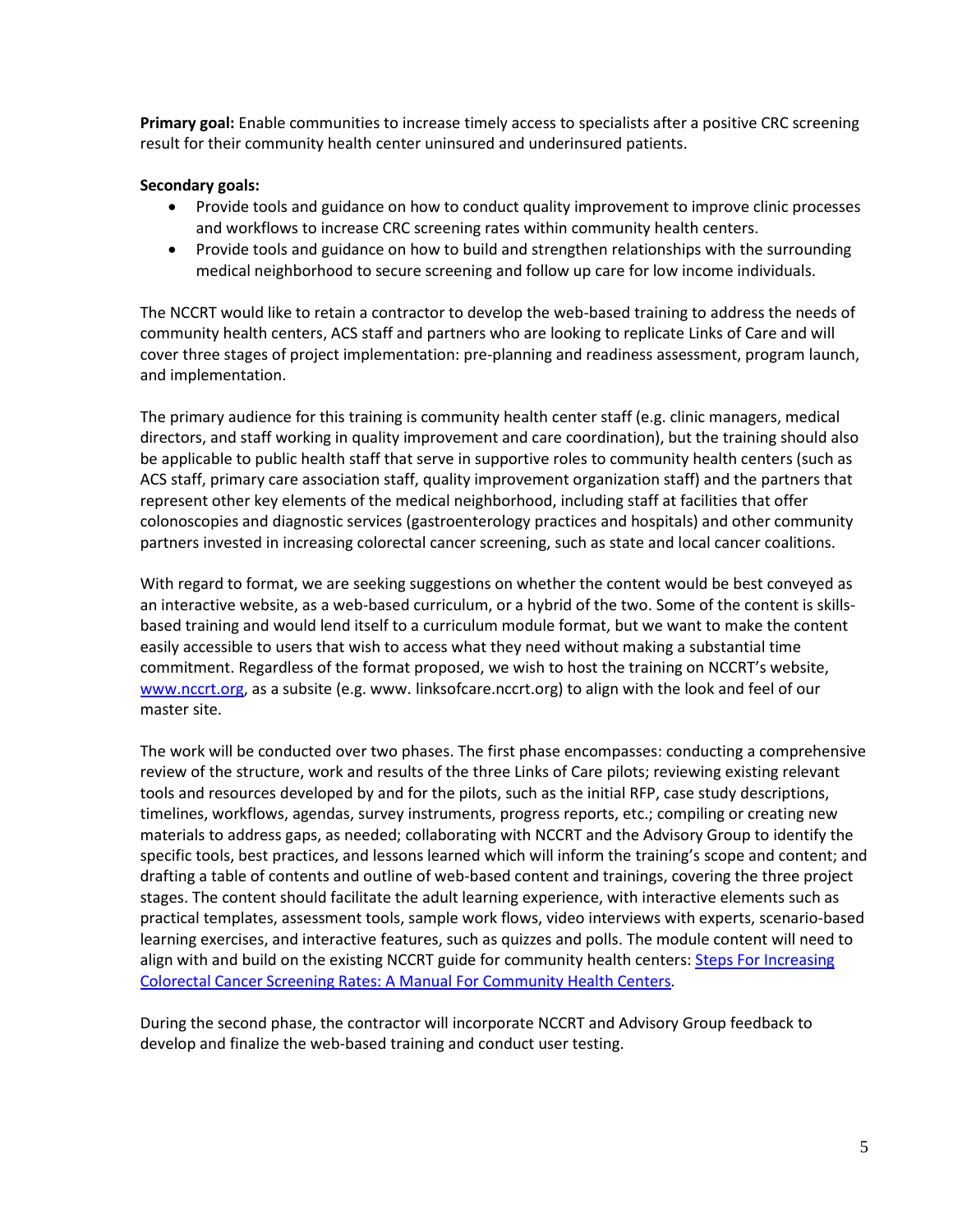## <span id="page-5-0"></span>**3.0 RFP Goals**

The NCCRT seeks to select and engage a contractor via a competitive bid process to develop a webbased training that will provide tools and guidance on: 1) how to conduct quality improvement to improve clinic processes and workflows to increase CRC screening rates within community health centers, and 2) how to build and strengthen relationships with the surrounding medical neighborhood to secure screening and follow up care for low income individuals.

More specific objectives and deliverables for this engagement are as follows:

- Conduct a comprehensive review of the work and results of the three Links of Care pilots to inventory the specific tools, existing materials, best practices, and lessons learned to include in the curriculum.
- Develop interactive, web-based content to host and convey this information in a way that facilitates the adult learning experience with interactive features, such as quizzes and polls.
- Feature practical templates, assessment tools, work flows, and video interviews with experts that will help the user advance through the three project stages.
- Include a tools and resources library.
- Offer advice on trouble shooting common project problems.
- Allow user to access the training both as a "start to finish" user walking through the project stages one by one or a user who wants to access specific topics on an "as needed" basis.
- Possible topics include: Project overview, understanding roles, understanding your medical neighborhood, getting started, assessing readiness, conducting a community assessment, understanding your medical neighborhood, capacity assessment, identifying potential partners, making the case, securing commitments, project launch, workflows, navigation, care coordination, sustainability, trouble shooting, sharing credit, and expansion.
- Align the curriculum and draw linkages to the existing NCCRT guide for FQHCs: [Steps For](http://nccrt.org/resource/steps-increasing-colorectal-cancer-screening-rates-manual-community-health-centers-2/)  [Increasing Colorectal Cancer Screening Rates: A Manual For Community Health Centers](http://nccrt.org/resource/steps-increasing-colorectal-cancer-screening-rates-manual-community-health-centers-2/)*.*

## <span id="page-5-1"></span>**4.0 Instructions/Process for RFP**

### <span id="page-5-2"></span>4.1 Questions Regarding the RFP

If you have questions pertaining to this RFP, send an e-mail to *[Emily.Butler@cancer.org](mailto:Emily.Butler@cancer.org)* by March 23, 2018. Be sure to include a phone number and email address, and specifically reference the section(s) of the RFP in question. All questions must be in writing. Questions and answers may be given to all applicants in order to avoid any unfair advantage. These guidelines for communications have been established to ensure a fair and equitable evaluation process for all respondents. Any attempt to bypass the above lines of communication may be perceived as establishing an unfair or biased process and could lead to your disqualification as a potential contractor.

### <span id="page-5-3"></span>4.2 Response Due Date and Delivery

Please submit a letter of intent by March 23, 2018 and an electronic copy of your proposal by April 6, 2018 to Emily Butler Bell (Emily.Butler@cancer.org) via email.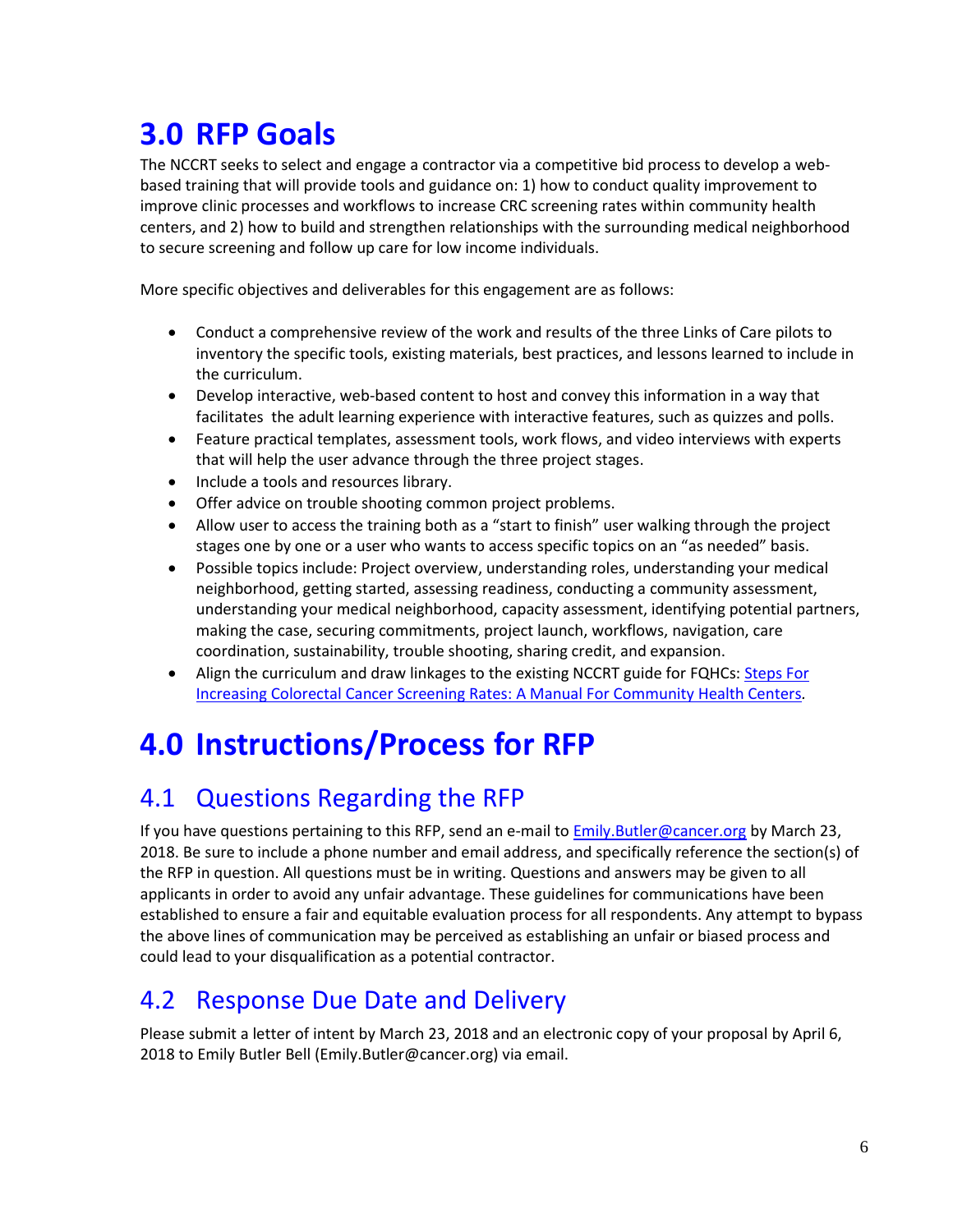### <span id="page-6-0"></span>4.3 Response Costs

All costs associated with the preparation of a Proposal shall be borne by the applicant.

#### <span id="page-6-1"></span>4.4 Confidentiality

This RFP and any information supplied in connection with the preparation of a Proposal is confidential and must not be disclosed, reproduced, or used in any way, except for the sole purpose of responding to this RFP.

#### <span id="page-6-2"></span>4.5 Selection Process

The evaluation team members will evaluate each proposal based upon how it satisfies ACS and NCCRT requirements. While the evaluation methodology is confidential, at a high level, the major areas of considerations are:

- Experience with instructional design and developing interactive websites and web-based trainings;
- Expertise in the principles of adult learning;
- Delivery of a strong and realistic project plan following the specifications in the RFP;
- Ability to meet proposed deadlines;
- Familiarity with the issues surrounding health care quality improvement, the medical neighborhood, preventive care and/or colorectal cancer screening;
- Ability to translate the lessons learned into concrete and useful content;
- Industry experience and strong references;
- Strong work examples:
- Quality assurance commitment and high performance standards;
- Willingness to work closely and receive several rounds of input from NCCRT and Advisory Group members, while also exercising independent judgment and creative thinking;
- Strong analytical, written and oral communication skills;
- Budget proposal that includes minimal overhead.

While cost is always an important decision factor, quality, level of service and operating efficiencies are also important and are critical aspects that will be examined by ACS and NCCRT. Please be sure to include all essential data in the proposal to ensure ACS and NCCRT have a full and complete understanding of your (the Contractor) capabilities and experience. See Section 5.4 for information about the budget and available funds.

#### <span id="page-6-3"></span>4.6 Schedule of Events

Please observe the following schedule:

- RFP Issue Date: February 15, 2018
- Bidders Indicate Intention to Respond: March 23, 2018
- Proposal Due Date April 6, 2018 5:00pm EST
- Contractor Selected: April 18, 2018 (approximately)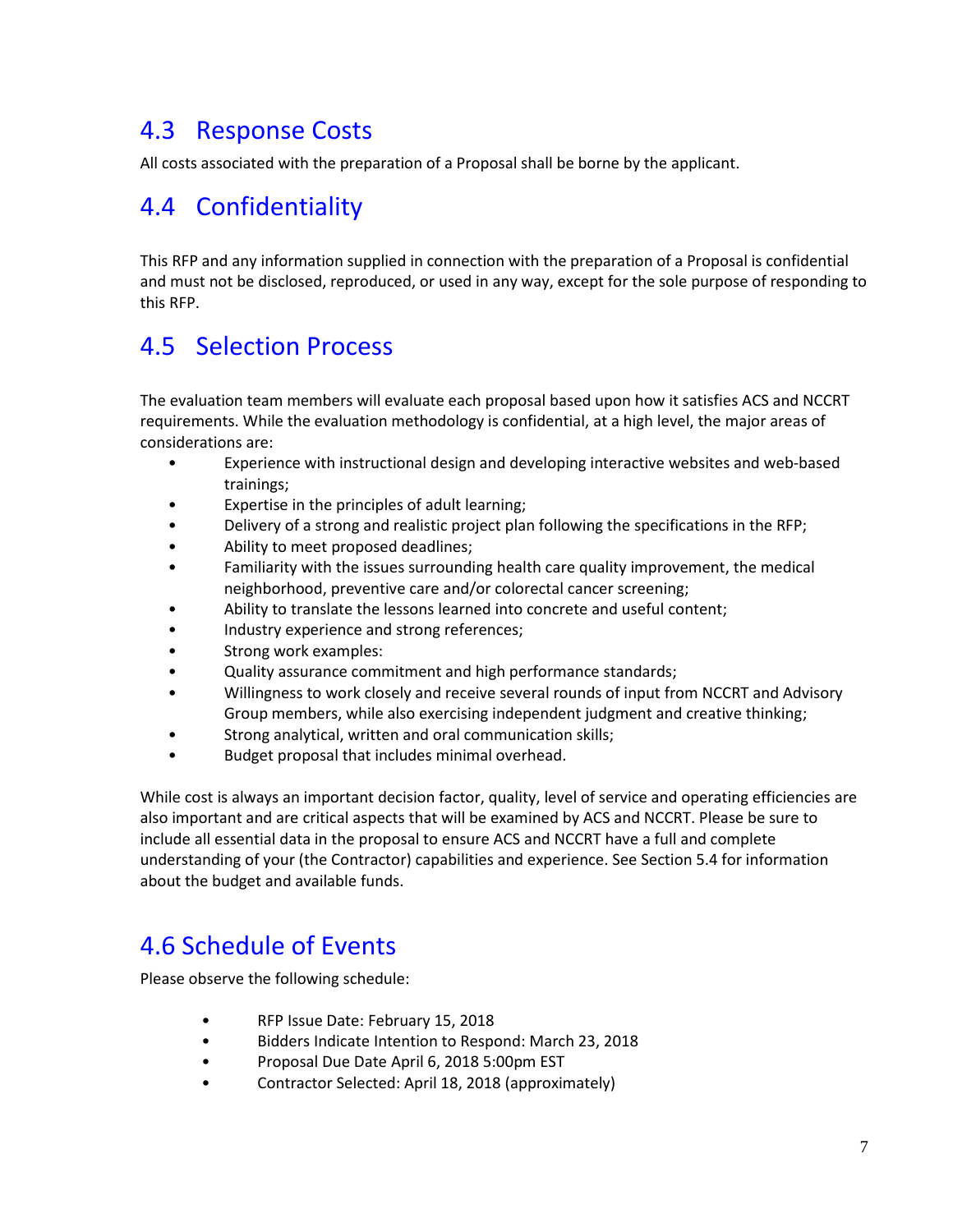- Kick off Call: Week of April 23, 2018
- Target Project Start Date: Week of April 23, 2018
- Project Completion Date: December 15, 2018

## <span id="page-7-0"></span>**5.0 Proposal Deliverables**

The proposal must follow the structure outlined in this section, using the numbering of sections specified. The proposal text for each section should begin by repeating the section question or statement followed by your response. In cases where the question/statement for a section does not apply, or you are unable to respond, reference the question then follow with a response of "N/A" (Not Applicable) and brief explanation of the reason for not responding. Applicant may add items not listed within this section by placing them at the end of the proposal.

#### <span id="page-7-1"></span>5.1 Contractor Profile

- 5.1.1 Company Name:
- 5.1.2 Mailing Address:
- 5.1.3 Street Address:
- 5.1.4 Tax Payer ID:
- 5.1.5 Dun & Bradstreet Number (DUNS):
- 5.1.6 Key Contact (Name, Title, Phone, Fax, and E-Mail):
- 5.1.7 If a Corporation, answer the following:
	- 5.1.7.1 Date of Incorporation:
	- 5.1.7.2 State of Incorporation:
	- 5.1.7.3 President's Name:
- 5.1.8 If a Partnership, provide the names of the principals.
- 5.1.9 Minority business status, if applicable.
- 5.1.10 What is the name of your organization's parent company?
- 5.1.11 Provide the location(s) of your corporate facilities.
- 5.1.12 Has your firm filed for bankruptcy within the past five years? If yes, provide details.
- 5.1.13 List any services or products that you have provided to the American Cancer Society in the past 5 years.
- 5.1.14 List your top 5 major clients, including not-for-profit clients, for whom you have performed similar work (i.e. work related to colorectal cancer, cancer screening, cancer prevention and early detection, health plans, health care quality improvement and/or public health).
- 5.1.15 Number of paid employees.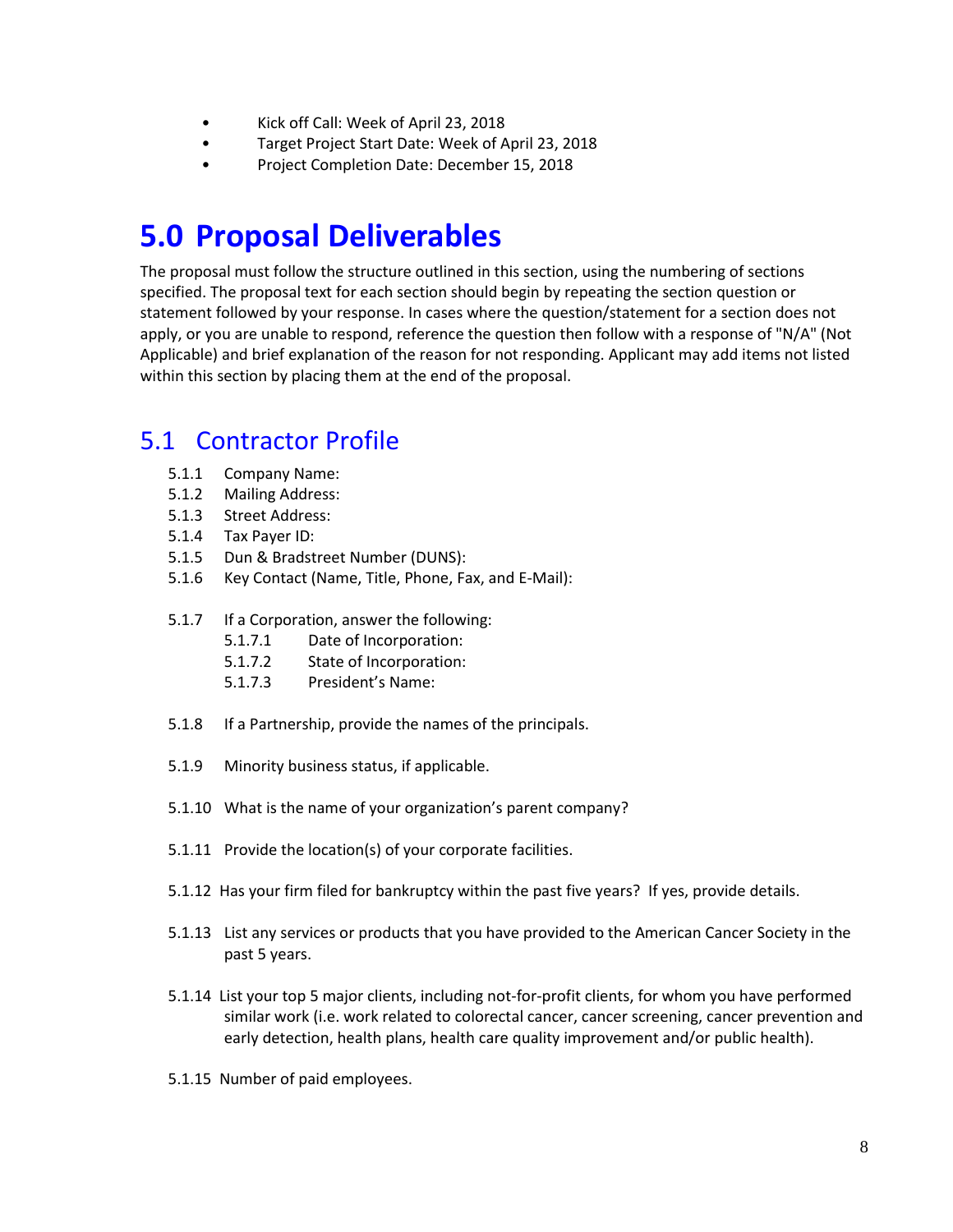5.1.16 Please provide copies of your financial reports for the past three years.

### <span id="page-8-0"></span>5.2 Contractor References

Please list three references for similar projects performing similar requirements. Please include not-forprofit organizations, if any.

Please share sample projects you have created for other clients, ideally websites and/or web-based trainings around public health and/or health care quality improvement, that would help illustrate your qualifications for this project.

#### <span id="page-8-1"></span>5.3 Proposal Narrative

- 5.3.1 Previous Experience please describe contractor experience in the following areas: development of websites and web-based trainings, instructional design, colorectal cancer, cancer screening, preventive care, health care delivery, health care quality improvement, health equity/health disparities and/or public health.
- 5.3.2 Proposed Project Design and Implementation This is the narrative of how you plan to satisfy the RFP Goals (listed in Section 3.0). Narrative should not exceed 5 pages, single spaced, 1 inch margins, Arial font. Discussion should include the following areas:

The project plan should include:

- A plan to review the Links of Care pilot project materials and inventory relevant tools and resources. (ACS and NCCRT are currently conducting a formal evaluation and drafting a series of manuscripts which will be available for the contractor's review.) An initial set of sample materials is available at [http://nccrt.org/rfp-loc/.](http://nccrt.org/rfp-loc/)
- Proposed plan for content development, including creating and producing all relevant materials, such as video interviews with experts, scenario-based learning exercises, a tools and resources library, tools and templates.
- Proposed plan to host the web-based curriculum on NCCRT's website, www.nccrt.org (WordPress), as a subsite (e.g. www. linksofcare.nccrt.org) to align with the look and feel of our master site, and with minimal need for ongoing maintenance and hosting.
- Proposed plan to include a simple user registration process and tracking of overall training usage, to be made available in regular reports to NCCRT.
- The contractor should plan on participating on an initial kick-off call with NCCRT staff and the Advisory Group.
- A plan for working with the NCCRT and the Advisory Group to develop the webbased training outline. The project plan should include allowance for several rounds of NCCRT and Advisory Group review, feedback and revision to ensure support and consensus. Several revisions of the work can be expected, and additional conference calls will be needed.
- A plan to conduct user testing (participants to be identified by NCCRT).
- 5.3.3 Project Deliverables At the conclusion of the project, the contractor will deliver: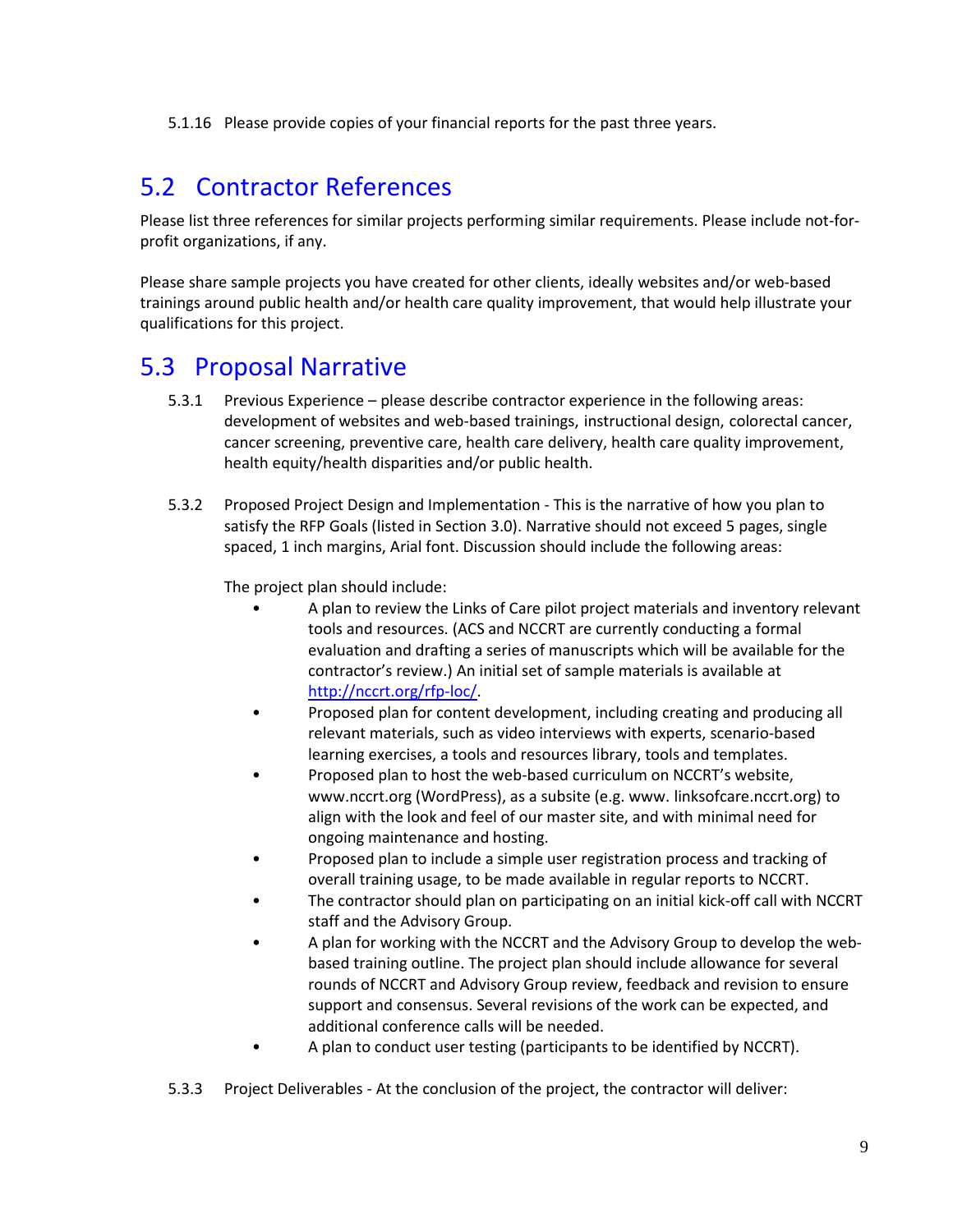- Phase 1:
	- $\circ$  Links of Care pilot project findings and materials review (informed by the ACS and NCCRT formal evaluation).
	- o Inventory of relevant tools and resources to include in the web-based training.
	- o Draft table of contents and content outline to cover three stages of project implementation: pre-planning and readiness assessment, program launch, and implementation; to include goals and objectives for each section and components of each section (e.g. video with key experts, interactive polls, supporting materials etc.)
	- o User registration process and training usage tracking plan.
- Phase 2:
	- o User testing feedback report.
	- o Finalized web-based training, to which ACS/NCCRT retain property rights.

#### <span id="page-9-0"></span>5.4 Project Timeline and Budget

The target start date for the project is April 23, 2018. The final curriculum should be completed by December 15, 2018.

The proposal should include a timeline that clearly indicates when major tasks and activities will be accomplished. The proposal should provide a summary of the costs and fees to complete each section referenced in 5.3. Project Deliverables and Expectations as presented in the project plan. The timeline should allow for feedback from relevant NCCRT staff and the Advisory Group.

The estimated budget should range from \$75,000 to \$100,000, which should include personnel and administrative costs. The contractor should provide a detailed proposed budget, including estimated hourly labor costs, estimated hours and a brief description of what will be accomplished monthly. Please note that all anticipated fees and expenses for delivery of the project should be included; travel, materials, shipping costs, etc. The project plan will be viewed more favorably if it includes submission of high and low estimates for deliverables around each section of the plan. No funds may be used for research or clinical care.

#### <span id="page-9-1"></span>5.5 Minimal Contract Requirements, if selected

5.5.1 **Tobacco-related affiliation:** ACS defines a "Tobacco Company" as any company that manufactures tobacco products and is commonly considered to be part of the tobacco industry, including subsidiaries and parent companies, as well as philanthropic foundations and other organizations closely linked with the tobacco industry

Contractor must answer the following questions:

- 5.5.1.1 Do you own 5% or more of a Tobacco Company?
- 5.5.1.2 Are you 5% or more owned by a Tobacco Company?
- 5.5.1.3 Are any of your clients Tobacco Companies?
- 5.5.1.4 If so, how many and what percentage of your revenues are derived from those clients?
- 5.5.1.5 Will you and your employees adhere to ACS's no smoking policy when on ACS premises?

#### 5.5.2 **Conflict of Interest**: